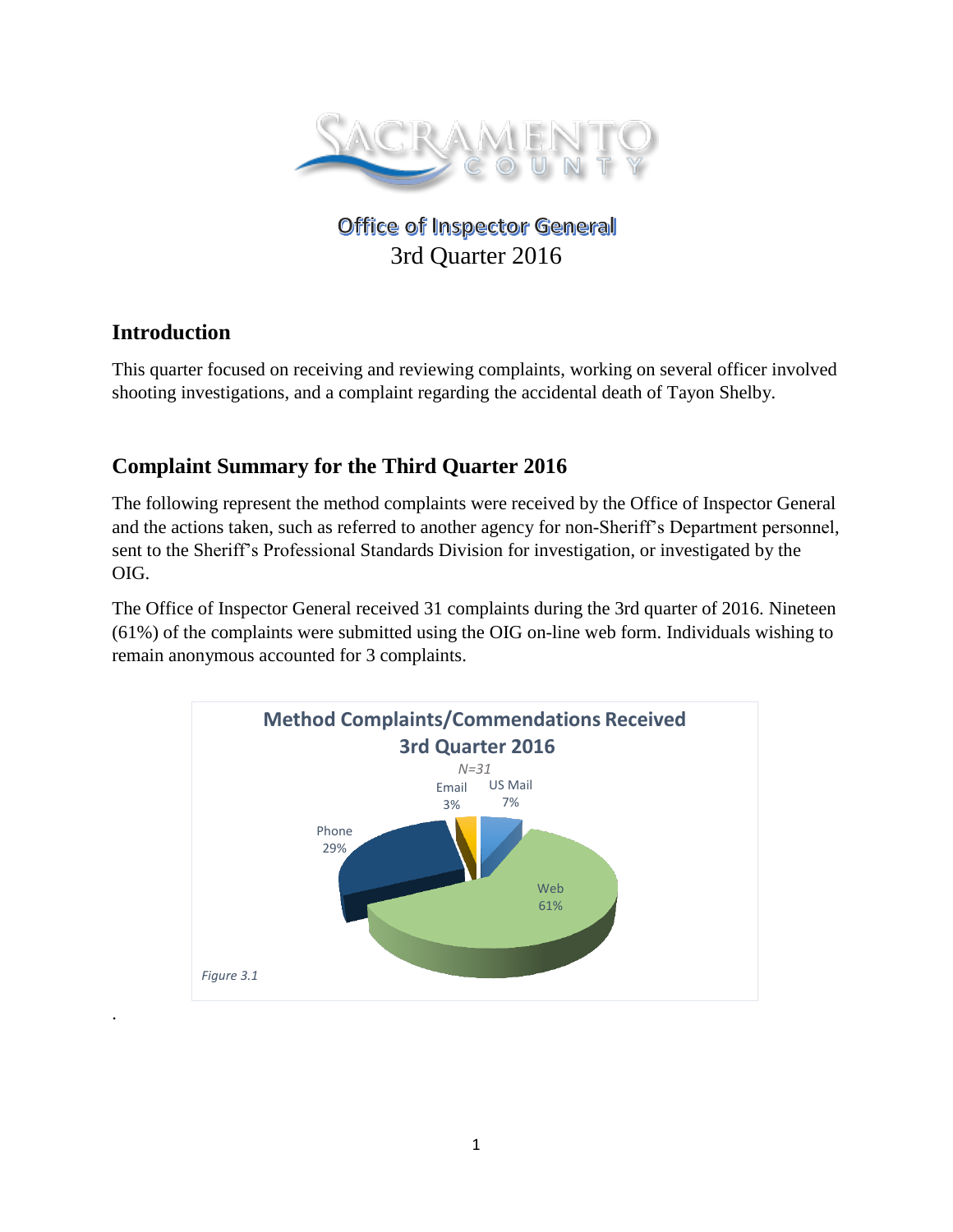Of the total complaints received, 20 were sent to the Sheriff's Department for investigation or information and 7 were forwarded to other agencies. During the first six months of 2016, 46% of complaints were referred to the Sheriff's Department and 35% of complaints forwarded to outside agencies or other county departments. Officer involved shootings are identified as "OIS" and "OIG Investigation" are those requested by the Board of Supervisors, Sheriff, or issues best handled by the OIG.



### **Notable Incidents**

#### *Bruce Fritzsche Complaint*

Mr. Fritzsche's complaints are related to three incidents that occurred during the summer of 2015 involving the serving of divorce papers, the serving of a domestic violence temporary restraining order (DVTRO), and the revocation of his concealed carry weapons permit (CCW). The complaints include placing documents in his mail box; serving civil papers at his place of employment after he left a message for deputies to meet him after work; excessive force when a deputy un-holstered his weapon during the service of civil papers: and denial of his CCW appeal when he did not formally appeal the revocation or present evidence for an appeal.

The Sheriff's Department was first made aware of these complaints in July 2015 and started responding to Mr. Fritzsche in August 2015. Additional concerns were later expressed by Mr. Fritzsche and investigated by the Sheriff's Department. Based upon Mr. Fritzsche's complaints the Sheriff's Department concluded that there was a need for policy revisions in the serving of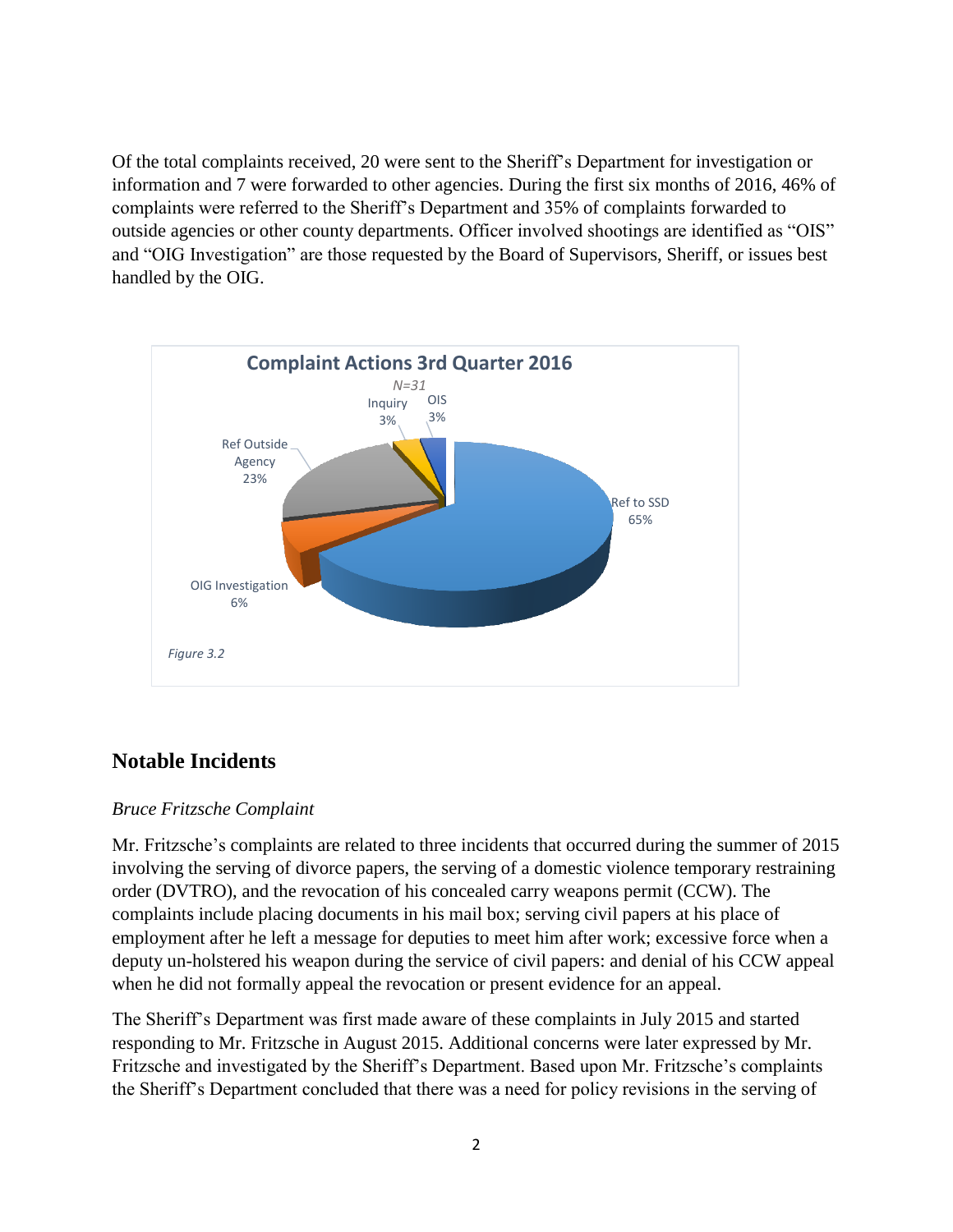civil documents. They also determined that the deputy who un-holstered his weapon during the service of the DVTRO did not violate policy. Mr. Fritzsche was not satisfied with the findings and filed a complaint with the OIG on January 11, 2016.

The complaints were reviewed and it was determined that the Sheriff's Department revision of policy was an appropriate response to the complaint related to the service of civil documents. The deputy was within policy when he un-holstered his weapon. However, it was recommended that the department review training in the service of civil papers by patrol deputies with attention to the emotional response of those being served, an emphasis on remaining neutral, and reinforcing the differences between civil and criminal processes.

While Mr. Fritzsche had concerns regarding due process in his CCW appeal, the Sheriff's Department followed their protocols in responding to a request for additional information that also appeared to be a request for appeal.

Mr. Fritzsche was informed, but not satisfied with these findings or recommendations and appeared before the Board of Supervisors to express his concerns. Mr. Fritzsche also requested all documents regarding the "civil rights violation investigation by the IG with regards to the Sacramento County Sheriff's office." In coordination with the County Counsel's office all documents were reviewed and those determined eligible for release were provided to Mr. Fritzsche.

#### *Douglas Roberts Complaint*

Earlier this year Ryan Douglas Roberts lost a bid for a new trial related to his conviction for the 2012 murder of 13-year-old Jessica Funk-Haslam. Following the denial for a new trial, Ryan's father Douglas made a complaint with this office accusing Sheriff's investigators of perjury and provided documents to support his claims. His complaint was reported in the [Sacramento Bee by](http://www.sacbee.com/news/local/crime/article66887522.html)  [Darrell Smith.](http://www.sacbee.com/news/local/crime/article66887522.html)

Mr. Robert's complaint and supporting documents were reviewed by both the OIG and District Attorney's Office. It was determined that the issues raised are similar in nature to arguments heard in motions before the Court, and evidence and arguments to the jury. Both the Court and the jury found the involved witnesses to be credible and similar allegations to be lacking in merit.

Mr. Robert was notified of this conclusion.

#### *Main Jail In-Custody Death – Edward Currie*

On February 20, 2016, Sacramento Police Department arrested Edward Currie and brought him to the Main Jail for booking. While being medically evaluated Currie began shaking and convulsing. Nursing staff immediately requested additional medical assistance and started CPR. Currie was transported to Sutter Medical Center and pronounced deceased.

Because the death occurred prior to the Sheriff's Department assuming custody of Currie, the primary investigative agency was Sacramento Police Department. The Corner's Office determined the cause of death was cocaine intoxication due to ingestion. During the autopsy a